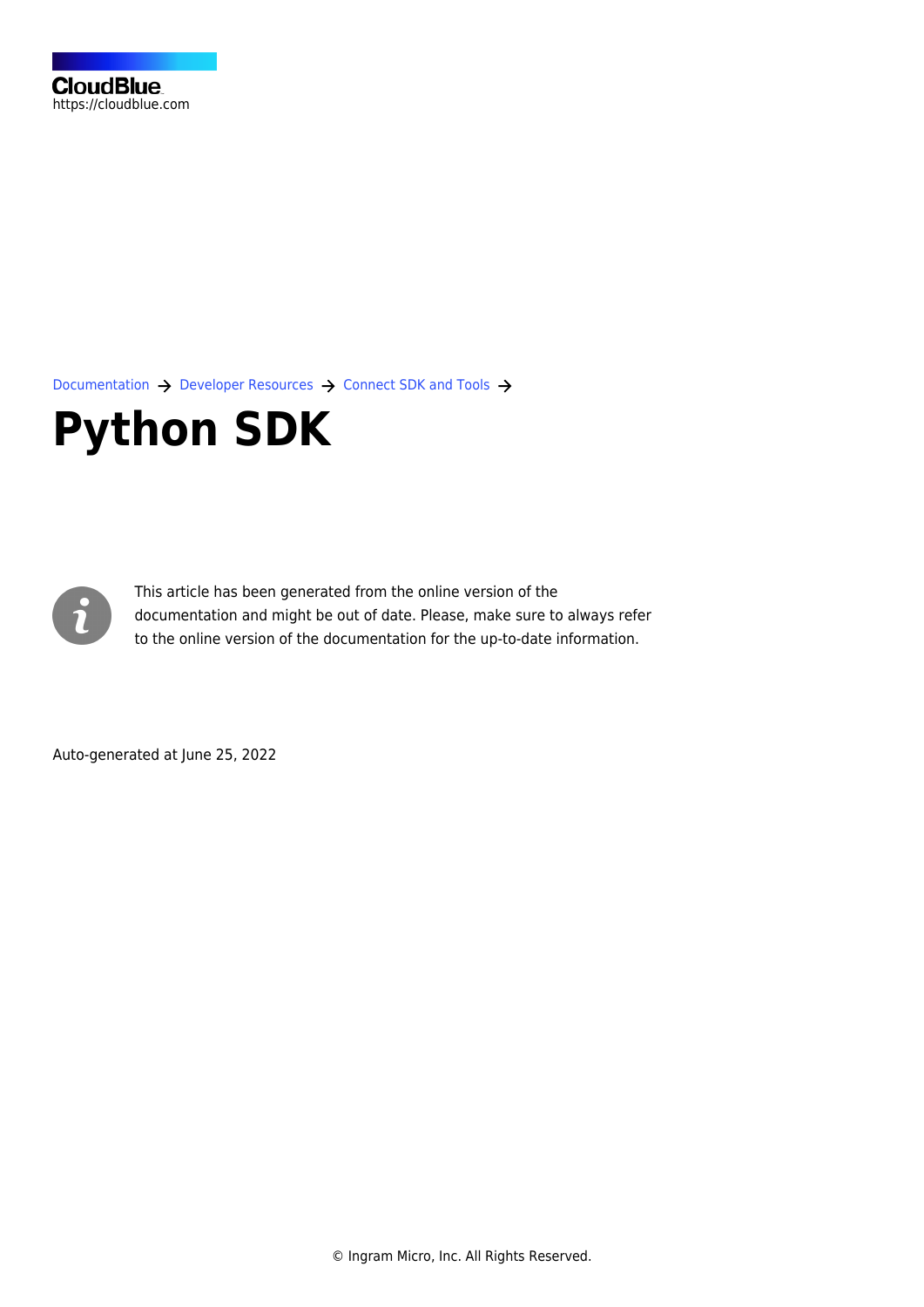# **CloudBlue**

Attention:

We strongly recommend to use the connect-openapi-client with python instead of this SDK.

## **Overview**

Python SDK is a library that simplifies work with Connect APIs and could be found at

- **GitHub** available at <https://github.com/ingrammicro/connect-python-sdk>
- **PyPI**  available at<https://pypi.org/project/connect-sdk/>

## **Key Features**

The library can be consumed in your project in order to automate the fulfillment of requests. Once imported into your project, it will allow you to:

- **Establish connectivity** with the API using your api credentials
- **List all requests**, and **filter** them:
	- by the particular Product
	- o by the particular Status
- **Retrieve** detailed Request representation
- **Modify** Request's properties in order to:
	- **Inquiry** for additional information
	- **Store** updated parameter values in the Request
- **Change** Request **Status** (Pending, Inquiring, Failed, Approved)
- Generate **logs**
- Collect **debug logs** in case of the failure

Your code may use any scheduler to execute, from a simple cron to a cloud scheduler like the ones available in the major cloud providers, like:

**Microsoft Azure**

**Functions** – <https://docs.microsoft.com/en-us/azure/azure-functions/functions-create-scheduled-function>

- **Google Cloud Functions** –<https://cloud.google.com/solutions/reliable-task-scheduling-compute-engine>
- **Amazon AWS Lambdas** –<https://docs.aws.amazon.com/lambda/latest/dg/with-scheduled-events.html>
- **IBM Cloud Functions** [https://www.ibm.com/cloud/functions](https://urldefense.proofpoint.com/v2/url?u=https-3A__www.ibm.com_cloud_functions&d=DwMFJg&c=--1RjWWBW4Kf6aBAaj53vPItwfT0BR1YjSDV46P5EvE&r=ELtVxTm1hu5b4Pj_AkKoZSuukDtLKbWORf_U_v5YOMs&m=LQnEk3_EjwmRQKIGQIZrXP18Yew6j47SXzquQ9XDvm4&s=cDZfiqcQKfcyou6jDFVjAqbZSud1t4zbujGbWwCDvMA&e=)

and others.

Additionally you may use the webhooks functionality from Connect to instantiate your solution,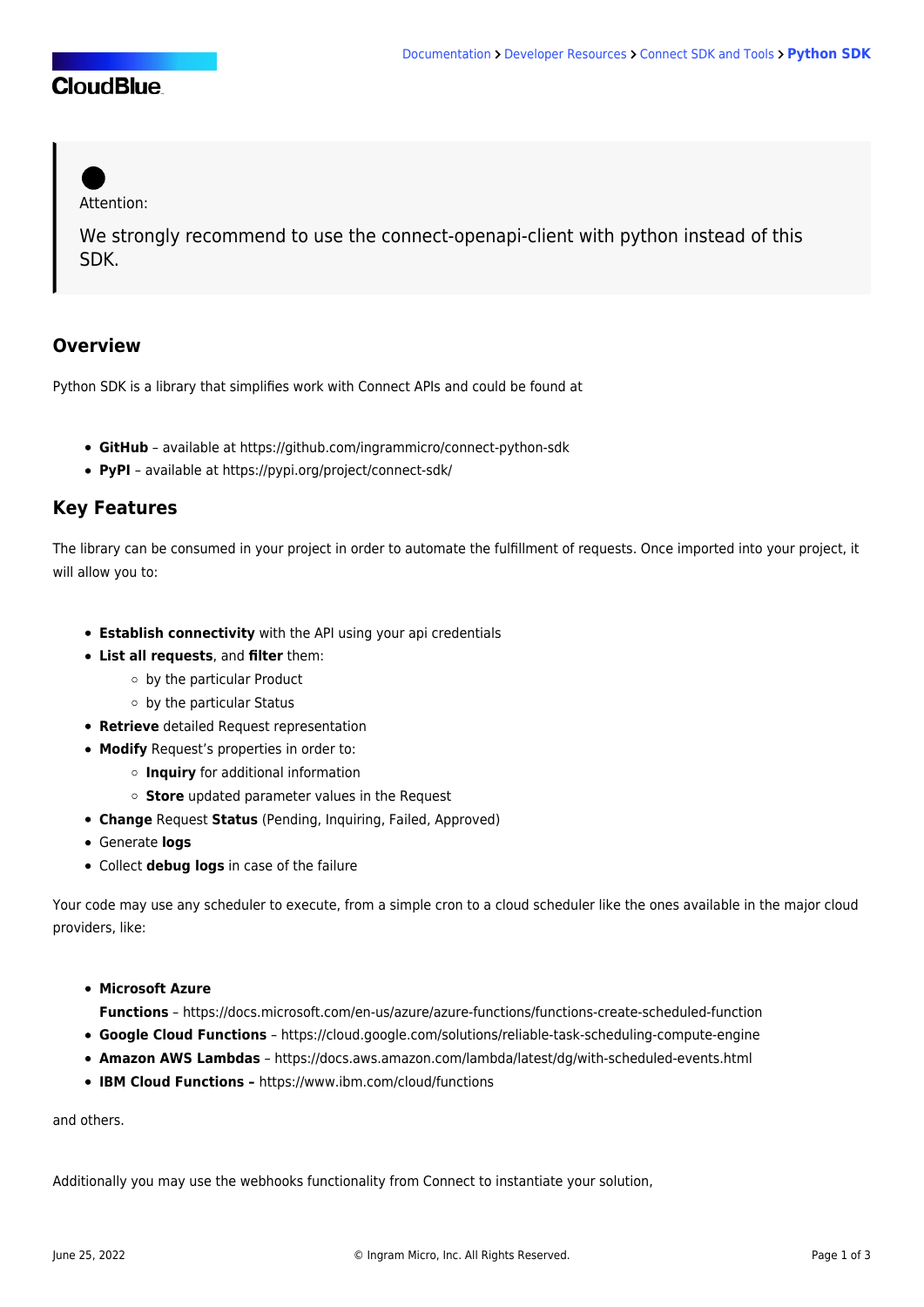# **CloudBlue**

#### **Requirements**

- Python 2.7+ or Python 3.4+
- Requests [\(https://pypi.org/project/requests/](https://pypi.org/project/requests/))
- Marshmallow [\(https://pypi.org/project/marshmallow/\)](https://pypi.org/project/marshmallow/)

#### **Installation**

We recommend to install using pip:

```
# pip install connect-sdk
```
## **Usage Example**

```
from connect import FulfillmentAutomation
from connect.logger import logger
from connect.models import ActivationTemplateResponse, ActivationTileResponse
from connect.models.exception import FulfillmentFail, FulfillmentInquire, Skip
class ExampleRequestProcessor(FulfillmentAutomation):
     def process_request(self, request):
         # custom logic
         if request.type == 'purchase':
             for item in request.asset.items:
```

```
 if item.quantity > 100000:
         raise FulfillmentFail(
             message='Is Not possible to purchase product')
 for param in request.asset.params:
     if param.name == 'email' and not param.value:
         param.value_error = 'Email address has not been provided, please provide one'
         raise FulfillmentInquire(params=[param])
 # approve by ActivationTile
 return ActivationTileResponse(tile='\n # Welcome to Fallball!\n\nYes, '
                                     'you decided to have an account in our amazing service!')
 # or
# return TemplateResource().render(pk='TEMPLATE ID', request id=request.id)
 # aprrove by Template
 return ActivationTemplateResponse(template_id="TL-497-535-242")
 # or
```

```
 # return TemplateResource().get(pk='TEMPLATE_ID')
```